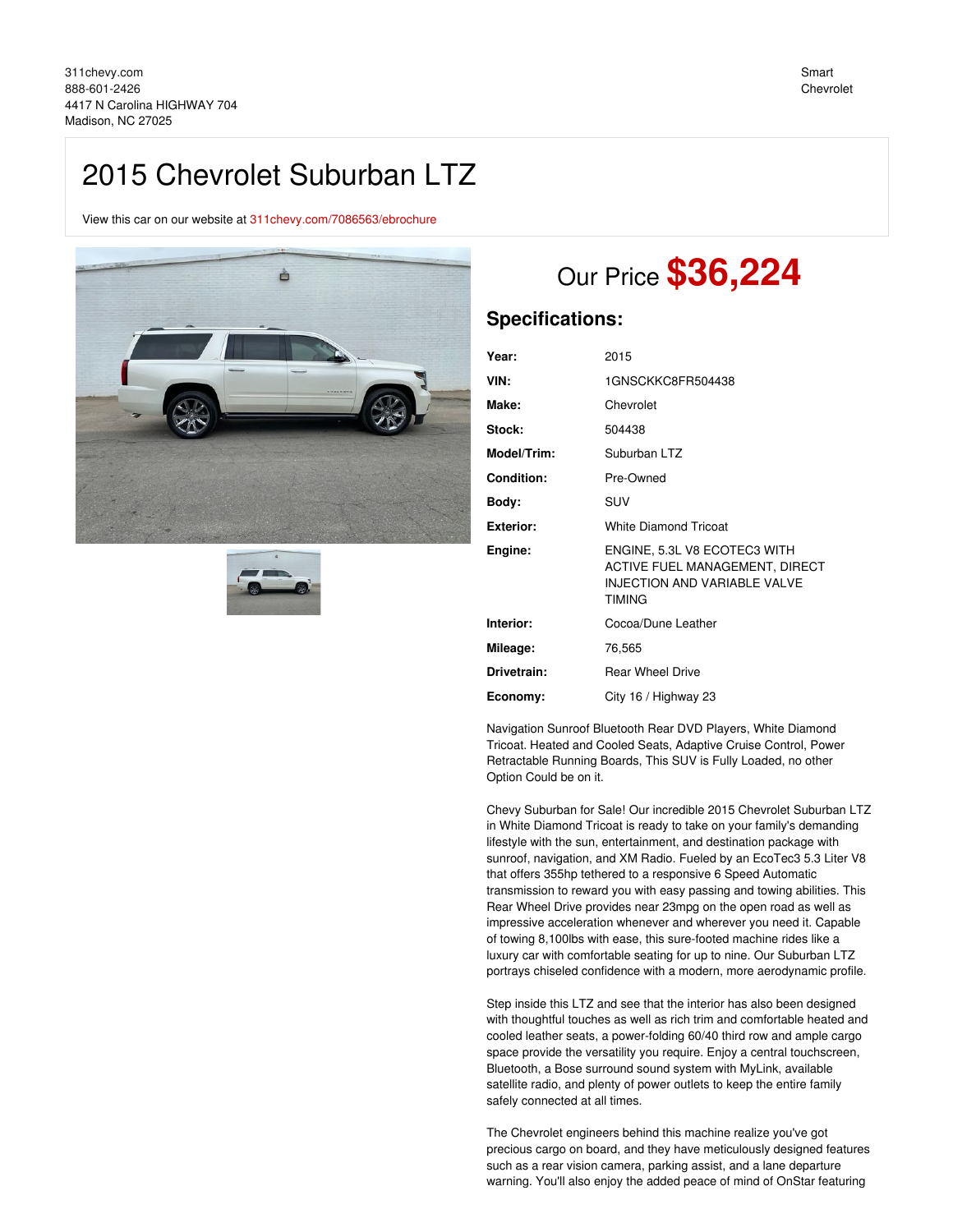warning. You like a state of mind of mind of mind of mind of mind of mind of ons directions and connections. With a stellar reputation as the premier SUV for space, capability, and reliability, this Suburban LTZ makes an excellent choice for your transportation needs. Save this Page and Call for Availability. We Know You Will Enjoy Your Test Drive Towards Ownership!

YOU CAN TEXT US AT 855-440-1126

Don't Worry about Getting out in Public We Can Ship this to your Door

We Can Finance and Ship This Vehicle to your Door Never Come in the Store!

You can Fill out a Free Super Quick Pre-Approval Credit Application here!

https://www.smartchevrolet.com/finance/apply-for-financing/

We Use Over 40 banks a Credit Unions For the Lowest Rates Possible For All Types Of Credit!

YOU CAN TEXT US AT 855-440-1126

We Will Buy your Car, Truck, RV, Airplane, Anything Regardless if you Buy From us!

Over 400 Used Cars For Sale Over 40 Diesels trucks for sale.

COLLECTIONS, JUDGEMENTS, DIVORCE NO PROBLEM!

TRADE-INS WELCOME! WE BUY CARS Everyday, Even if you don't buy Ours!

If you are looking for cars or trucks For Sale Near me, Don't worry we Ship to your door

We Will Trade for anything of any value, Cars, trucks, boats, guns, Rv's campers Horse trailers, anything!

2015 Chevrolet Suburban LTZ Smart Chevrolet - 888-601-2426 - View this car on our website a[t311chevy.com/7086563/ebrochure](https://311chevy.com/vehicle/7086563/2015-chevrolet-suburban-ltz-madison-nc-27025/7086563/ebrochure)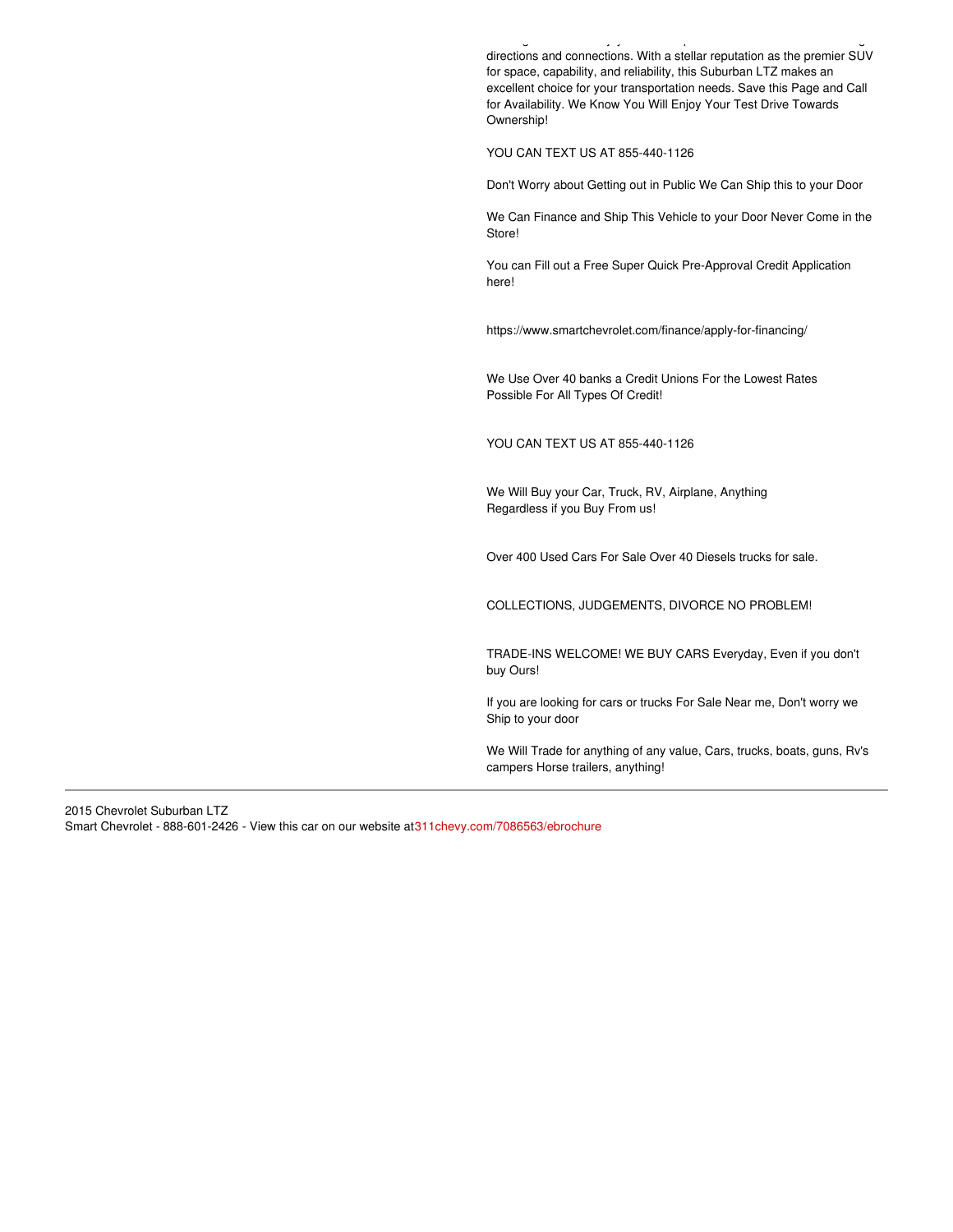

#### 2015 Chevrolet Suburban LTZ Smart Chevrolet - 888-601-2426 - View this car on our website a[t311chevy.com/7086563/ebrochure](https://311chevy.com/vehicle/7086563/2015-chevrolet-suburban-ltz-madison-nc-27025/7086563/ebrochure)

## **Installed Options**

#### **Interior**

- Seating, front bucket with Perforated leather-appointed heated and cooled seat cushions 12-way power driver and passenger seat includes 6-way power cushions, driver seat 2 position memory, 4-way power lumbar control and power recline
- Seat trim, perforated leather-appointed- Seat adjuster, front passenger 6-way power
- Seats, heated and cooled driver and front passenger
- Memory settings recalls presets for driver power seat adjuster and pedals (Also includes
- memory presets for outside rearview mirrors and power steering column.)
- Seats, second row bucket, power release- Seats, heated second row
- Seats, third row 60/40 split-bench, power fold
- Console, floor with storage area, cup holders, SD card slot and auxiliary jack
- Floor covering, color-keyed carpeting
- Floor mats, color-keyed carpeted first and second row, removable (Included and only available with (B30) color-keyed carpeting, floor covering.)
- Steering column, power tilt and telescopic- Steering wheel, leather-wrapped
- Steering wheel, heated, leather-wrapped and color-keyed with theft-deterrent locking feature
- Steering wheel controls, mounted audio and cruise controls includes Driver Information Center controls
- Display, driver instrument information enhanced, multi-color
- Door locks, power programmable with lockout protection
- Passive Entry System includes (AQQ) Remote Keyless Entry Remote vehicle start
- Windows, power, all express down, front express up
- Cruise control, electronic with set and resume speed (Not included when (Y66) Adaptive Cruise Control is ordered.)
- Universal Home Remote includes garage door opener, programmable
- Pedals, power-adjustable for accelerator and brake
- Theft deterrent, electrical, unauthorized entry
- Climate control, tri-zone automatic with individual climate settings for driver, right-front passenger and rear passengers
- Defogger, rear-window electric- Power outlet, 110-volt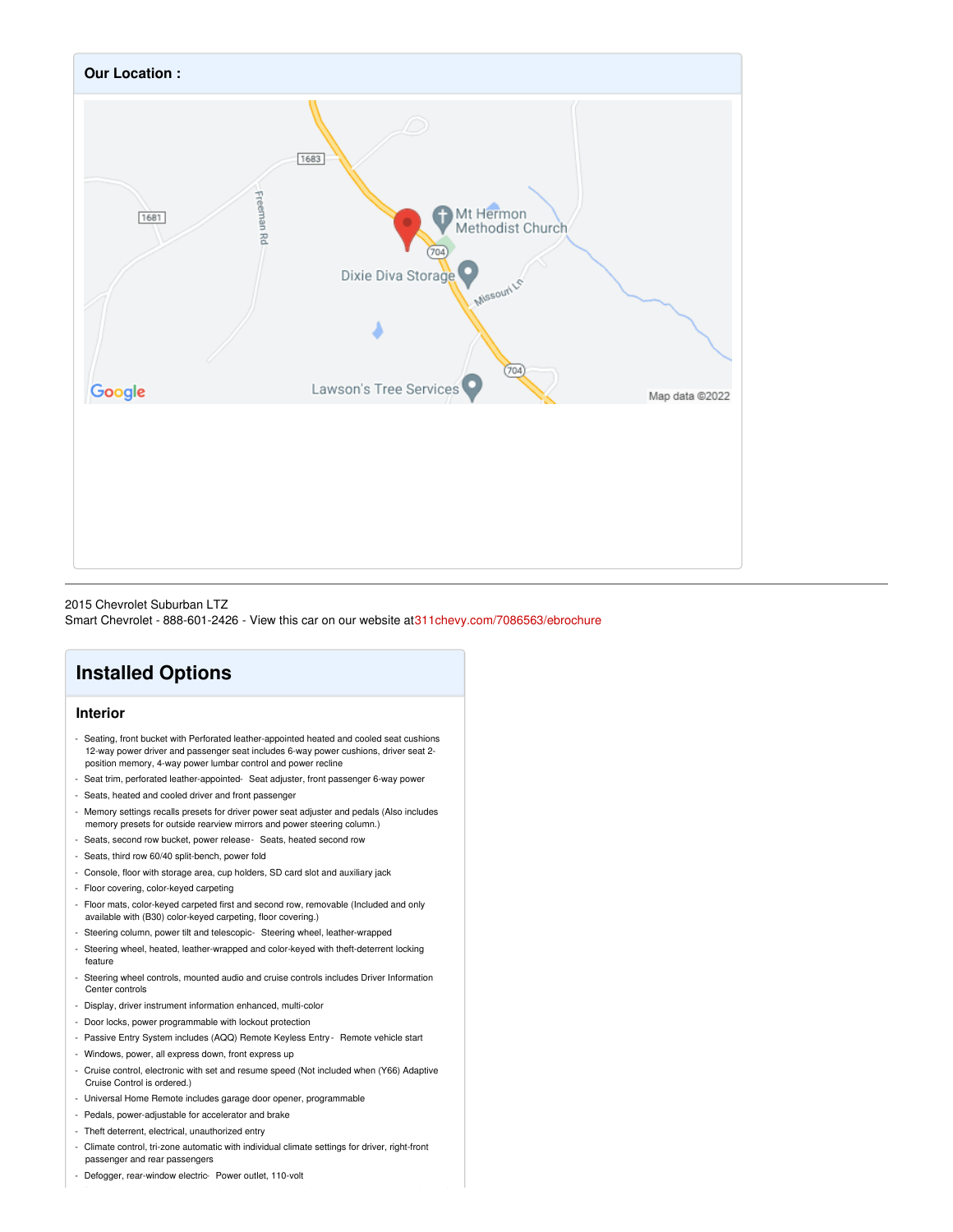- Power outlets, 5 auxiliary, 12-volt includes outlets in the instrument panel, console, back of console, 1 in 3rd row and 1 in cargo area (when bench seat is ordered, the outlet on the back of the console is lost)
- Mirror, inside rearview auto-dimming
- Conversation mirror (Deleted when (UTT) Theft Protection Package is ordered.)
- Assist handles, all seats
- Lighting, interior with dome light, driver- and passenger-side door switch with delayed entry feature, cargo lights, door handle or Remote Keyless Entry-activated illuminated entry and map lights in front and second seat positions
- Cargo management system- Cargo net

#### **Exterior**

- Assist steps, Black (LTZ includes chrome accent strip) Moldings, body-color body-side
- Headlamps, high intensity discharge- Fog lamps
- Daytime Running Lamps, with automatic exterior lamp control
- Mirrors, outside heated power-adjustable, power-folding and driver-side auto-dimming with integrated turn signal indicators and ground illumination
- Wipers, front intermittent, Rainsense- Wiper, rear intermittent with washer
- Liftgate, hands free, power (Only on vehicles built after 10/5/14.)
- Luggage rack side rails, roof-mounted, Black (Includes bright accent.)
- Fascia, rear color-keyed ((PCK) Luxury Package includes chrome accent strip and trailer hitch close out.)
- Fascia, front body-color
- Tire carrier, lockable outside spare, winch-type mounted under frame at rear
- Wheel, full-size spare, 17" (43.2 cm) steel- Tire, spare P265/70R17 all-season, blackwall
- Tires, P275/55R20 all-season, blackwall
- Wheels, 20" x 9" (50.8 cm x 22.9 cm) polished-aluminum

#### **Safety**

- Seating, front bucket with Perforated leather-appointed heated and cooled seat cushions 12-way power driver and passenger seat includes 6-way power cushions, driver seat 2 position memory, 4-way power lumbar control and power recline
- Seat trim, perforated leather-appointed- Seat adjuster, front passenger 6-way power
- Seats, heated and cooled driver and front passenger
- Memory settings recalls presets for driver power seat adjuster and pedals (Also includes memory presets for outside rearview mirrors and power steering column.)
- Seats, second row bucket, power release- Seats, heated second row
- Seats, third row 60/40 split-bench, power fold
- Console, floor with storage area, cup holders, SD card slot and auxiliary jack
- Floor covering, color-keyed carpeting
- Floor mats, color-keyed carpeted first and second row, removable (Included and only available with (B30) color-keyed carpeting, floor covering.)
- Steering column, power tilt and telescopic- Steering wheel, leather-wrapped
- Steering wheel, heated, leather-wrapped and color-keyed with theft-deterrent locking feature
- Steering wheel controls, mounted audio and cruise controls includes Driver Information Center controls
- Display, driver instrument information enhanced, multi-color
- Door locks, power programmable with lockout protection
- Passive Entry System includes (AQQ) Remote Keyless Entry Remote vehicle start
- Windows, power, all express down, front express up
- Cruise control, electronic with set and resume speed (Not included when (Y66) Adaptive Cruise Control is ordered.)
- Universal Home Remote includes garage door opener, programmable
- Pedals, power-adjustable for accelerator and brake
- Theft deterrent, electrical, unauthorized entry
- Climate control, tri-zone automatic with individual climate settings for driver, right-front passenger and rear passengers
- Defogger, rear-window electric- Power outlet, 110-volt
- Power outlets, 5 auxiliary, 12-volt includes outlets in the instrument panel, console, back of console, 1 in 3rd row and 1 in cargo area (when bench seat is ordered, the outlet on the back of the console is lost)
- Mirror, inside rearview auto-dimming
- Conversation mirror (Deleted when (UTT) Theft Protection Package is ordered.)
- Assist handles, all seats
- Lighting, interior with dome light, driver- and passenger-side door switch with delayed entry feature, cargo lights, door handle or Remote Keyless Entry-activated illuminated entry and map lights in front and second seat positions
- Cargo management system- Cargo net

#### **Mechanical**

- Steering, power- Suspension, rear multi-link with coil springs
- Suspension, front coil-over-shock with stabilizer bar- GVWR, 7300 lbs. (3311 kg)
- Trailering equipment includes trailering hitch platform, 7-wire harness with independent